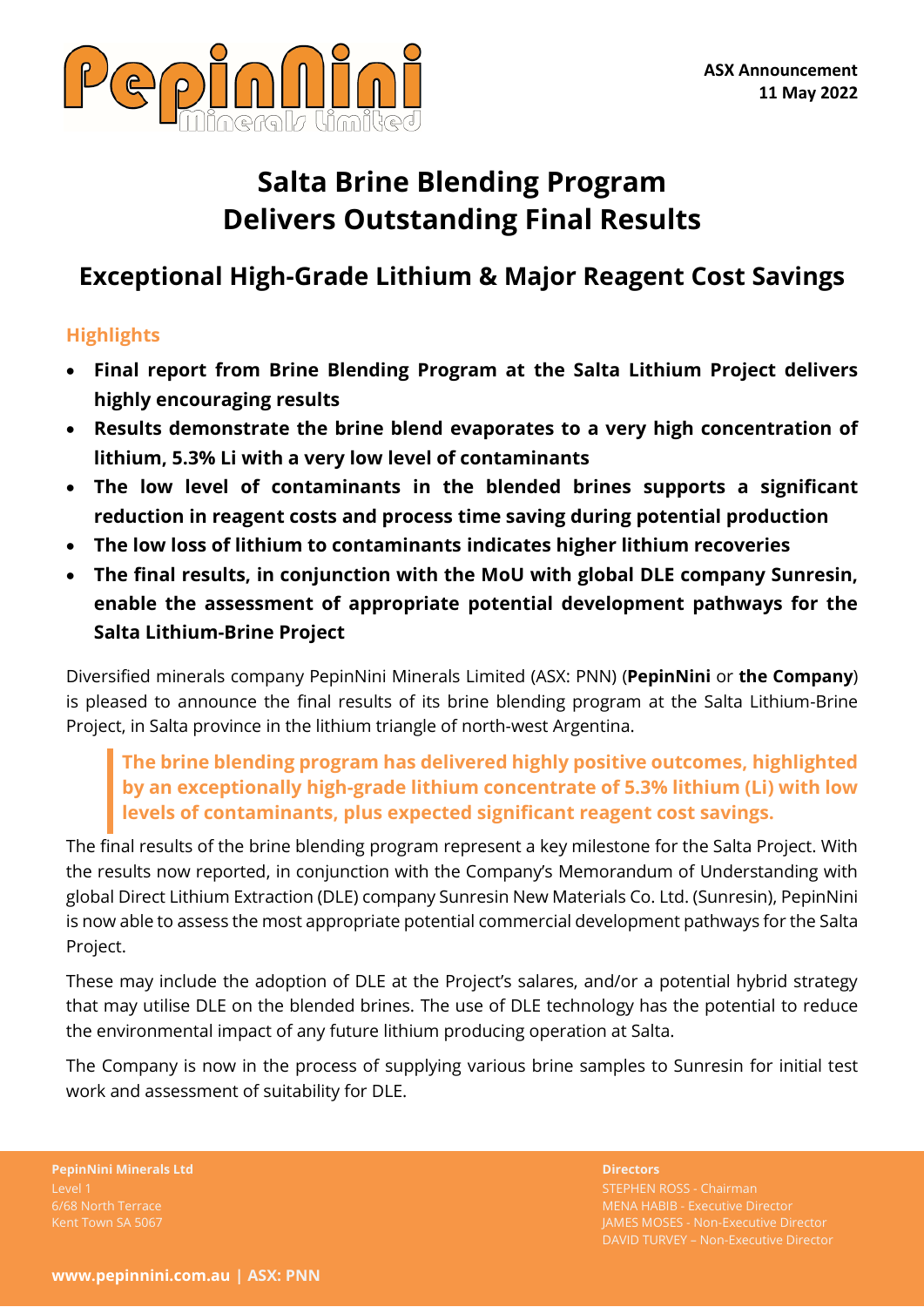

#### **Structure of Brine Blending Program**

The brine blending program comprised three different brine evaporation tests designed to deliver concentrated brines, as follows;

Test 1: Blended brines from Incahuasi and Rincon salares (blended brine);

Test 2: Brines from the Rincon salar; and

Test 3: Brines from the Incahuasi salar.

The brine composition for the blended brines (Test 1) is shown in Table 1. The Rincon brine is high in sulphate content and the Incahuasi brine has a high calcium content.

|                  | рH   | <b>Density</b>       | <b>SO4</b> |      | Ca                |      | Li   | Mg   | Na    |       |
|------------------|------|----------------------|------------|------|-------------------|------|------|------|-------|-------|
|                  |      | (g/cm <sup>3</sup> ) | %w/w       | %w/w | $\frac{9}{2}$ w/w | %w/w | %w/w | %w/w | %w/w  | %w/w  |
| <b>Incahuasi</b> | 6.70 | 1.211                | 0.08       | 0.01 | 0.75              | 0.54 | 0.02 | 0.60 | 7.93  | 16.09 |
| Rincón           | 7.00 | 1.212                | 0.85       | 0.02 | 0.05              | 0.46 | 0.02 | 0.25 | 10.05 | 15.64 |

#### **Table 1:** Incahuasi and Rincón Brine Composition

#### **Conclusions**

- The final results provided **conclusive evidence that the brines evaporate to a high concentration of lithium**, in excess of 5% Li (for Tests 1 and 2).
- The evaporation tests of the **blended Rincon and Incahuasi brines (Test 1) delivered a lithium concentrate with a low level of contaminants**; sulphate, calcium and magnesium.
- The low level of sulphate and calcium contaminants suggests during potential production options a **significant reduction in reagents costs**; it is noted that the Rincon brines are high in sulphate and the Incahuasi brines are high in calcium, but with the blended brines delivering a lithium concentrate low in contaminants, there is a potential significant cost saving in not having to use reagents to remove the contaminants during commercial operations.
- The very low loss of lithium to contaminants in the blended brines (Test 1) is indicative of **high lithium recoveries.**
- The Rincon brines also delivered a high-grade lithium concentrate, but required the additional use of reagents, **further highlighting the reagent cost saving and time saving achieved from the blended brines** in potential commercial operations.

#### Test 1: Blended Brine

The evaporation testing of the blended brines showed that the mixture of brines with a high sulphate content (Rincón) and a high calcium content (Incahuasi) allowed the content of these two ions to be balanced to achieve a concentrated lithium brine with a low content of contaminants.

In addition to the mixture of the brines, the addition of a potassium chloride solution was applied for magnesium removal, which successfully delivered a brine with a high lithium content and low magnesium.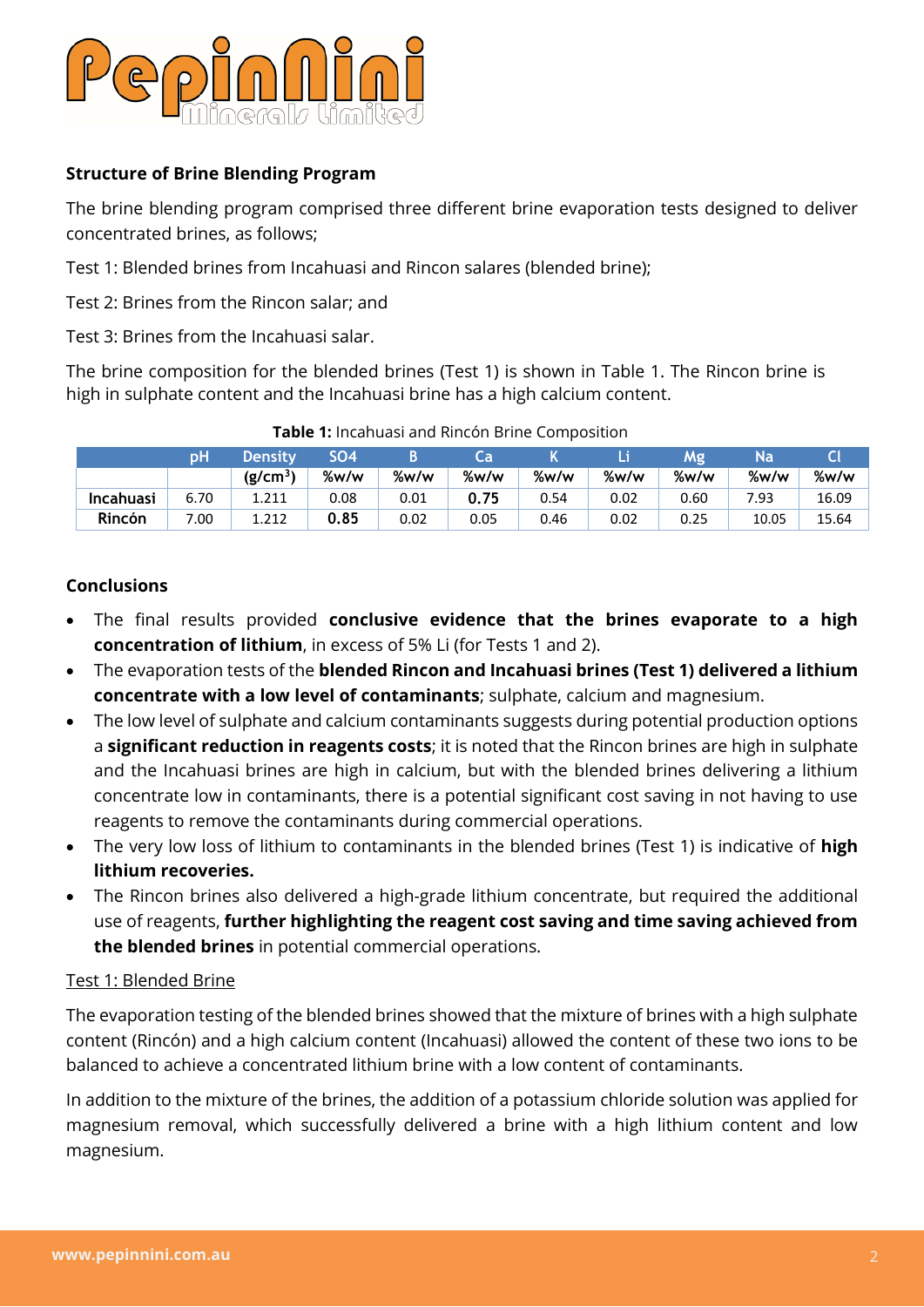

The blended brines generated a brine similar to Salar de Atacama in Chile, the world's largest source of lithium, which has low calcium and sulphate, and high magnesium. Potassium chloride is also used at Salar de Atacama in Chile to remove magnesium from the brine and avoid lithium precipitation.

A key advantage of the blended brines is the potential savings during production in calcium reagents due to the low contaminant sulphate levels. In most Argentinian salt flats, the brines have high levels of sulphate and require reagents to remove it, but with low sulphate levels on the blended Incahuasi and Rincon brines, this is not required in commercial operations.

The positive outcome of the blended brines also presents the potential for lower capital and operating costs at any future lithium producing operation at the Salta Project, as a result of an anticipated quicker evaporation time and a smaller required evaporation pond area.

The brine obtained in Test 1 had a concentration of 5.32% Li, 1.6% Mg and 0.2% Ca.

| <b>Parameters</b> |                 | <b>Unit</b> | Value |  |
|-------------------|-----------------|-------------|-------|--|
| Lithium           | Li              | %           | 5.32  |  |
| Sodium            | <b>Na</b>       | %           | 0.094 |  |
| Potassium         | K               | %           | 0.367 |  |
| Magnesium         | Mg              | ℅           | 1.57  |  |
| Calcium           | Ca              | %           | 0.215 |  |
| <b>Sulphate</b>   | SO <sub>A</sub> | %           | 0.019 |  |
| Chloride          | $\mathsf{C}$    | %           | 31.80 |  |
| <b>Boron</b>      | R               | %           | 0.472 |  |
| <b>Density</b>    | <b>Density</b>  | $g$ / $cc$  | 1.282 |  |

#### **Table 2:** Blended brine (Test 1) Final brine composition

#### Test 2: Rincon Brine

The concentrated brine from the Rincón salar also delivered a lithium concentrate in excess of 5%, but this required a process that utilised a number of reagents in multiple stages; and an additional stage using calcium chloride plus several potassium chloride stages.

The brine obtained in Test 2 had a concentration of 5.33% Li, 2.05% Mg and 0.05% Ca.

Comparing the concentrated brines obtained in Test 1 and Test 2, it can be seen that the compositions and quality are similar, but that the blended brine (Test 1) delivered a quality, highgrade concentrate without the need for the calcium chloride and the additional potassium chloride stages to remove the contaminants, thereby offering a significant saving on reagent costs and overall time saving on the process during potential production scenarios.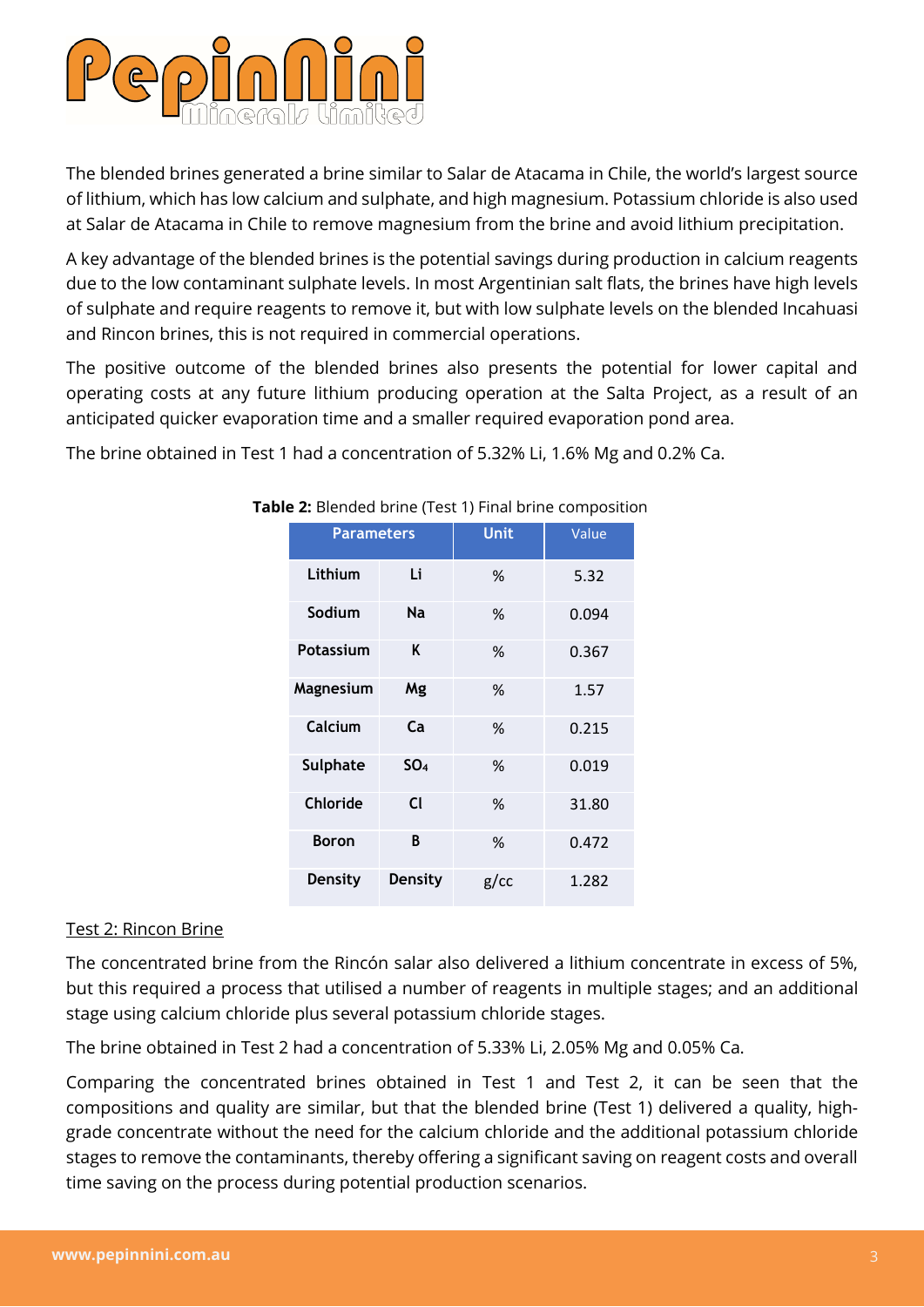

#### Test 3: Incahuasi Brine

At Incahuasi it was demonstrated that a lithium concentrate was delivered from the brine using a treatment with sodium sulphate and potassium chloride. The treatment with sodium sulphate generated a number of solids that retained a significant volume of brine, and, as such, additional brine would have been required to be sourced in order to complete the testing process and achieve a lithium concentrate in excess of 5% Li.

The brine obtained in Test 3 had a concentration of 3.24% Li, 4.77% Mg and 0.01% Ca.

#### **Blended Brine Process**

The process for obtaining concentrated blended brine used in Test 1 is shown in Figure 1, and consisted of the following stages:

- 1. The Incahuasi and Rincón brines were concentrated separately, until reaching 600 and 1200 ppm Li concentration, respectively.
- 2. Brine was blended to reduce calcium and sulphate composition.
- 3. Brine was then evaporated up to 8000ppm of Li.
- 4. Addition of potassium chloride solution to decrease magnesium concentration.
- 5. Final evaporation.



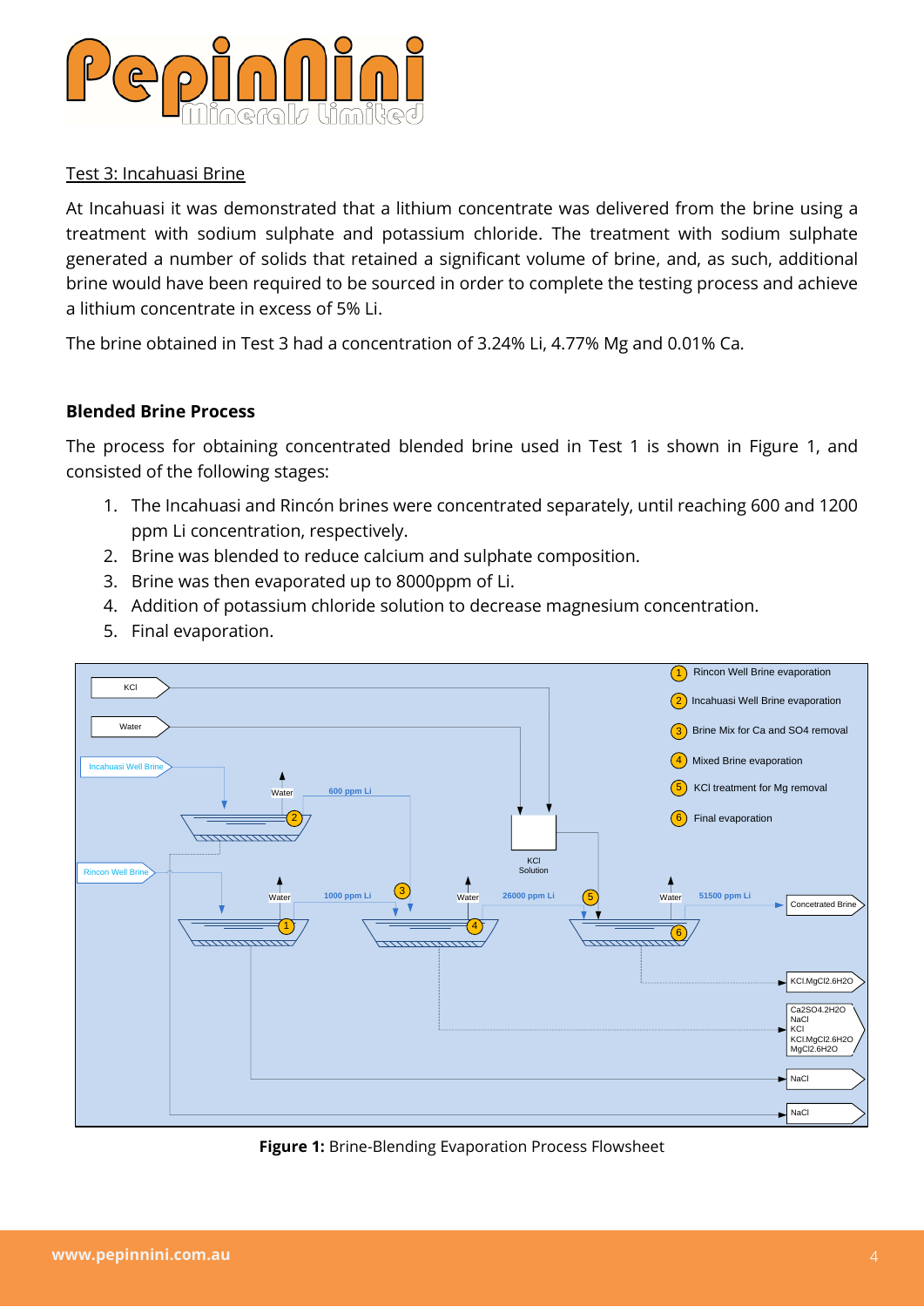

#### **About the Brine Blending Program**

PepinNini's brine blending program commenced in May 2021 and was undertaken by lithium consultants, Ad-Infinitum Spa in Chile. It was designed to assess that if by blending the different chemical properties of the lithium brines from the Incahuasi salar and the Rincon salar, it was able to deliver a higher lithium concentration with minimal deleterious elements and high lithium recoveries in the concentrated brine, relative to the lithium concentrate values of the individual salares – and at a relatively lower cost.

The brines were blended at a ratio of ~3:1 from the Incahuasi salar and Rincon salar respectively.

Previous updates and progress results from the brine-blending program are detailed in ASX announcements of 31 March 2022, 20 January 2022, 25 November 2021 and 22 September 2021.

#### **About the Salta Lithium Project**

The Salta Project is strategically located in the Salta province in north-west Argentina and is part of the Lithium Triangle, the world's leading lithium brine region. The Project consists of five salares (salt lakes) that sit within seven mining leases, over a total project area of 147.07km². The Project's Incahuasi salar is located immediately adjacent to Ganfeng Lithium Co. Ltd's project and the Rincon salar is adjacent to Rincon Mining Ltd, which is to be acquired by Rio Tinto Ltd for US\$825 million.



**Figure 2:** Location Plan - Salta Lithium Brine Project, NW. Argentina (PNN licenses in blue)